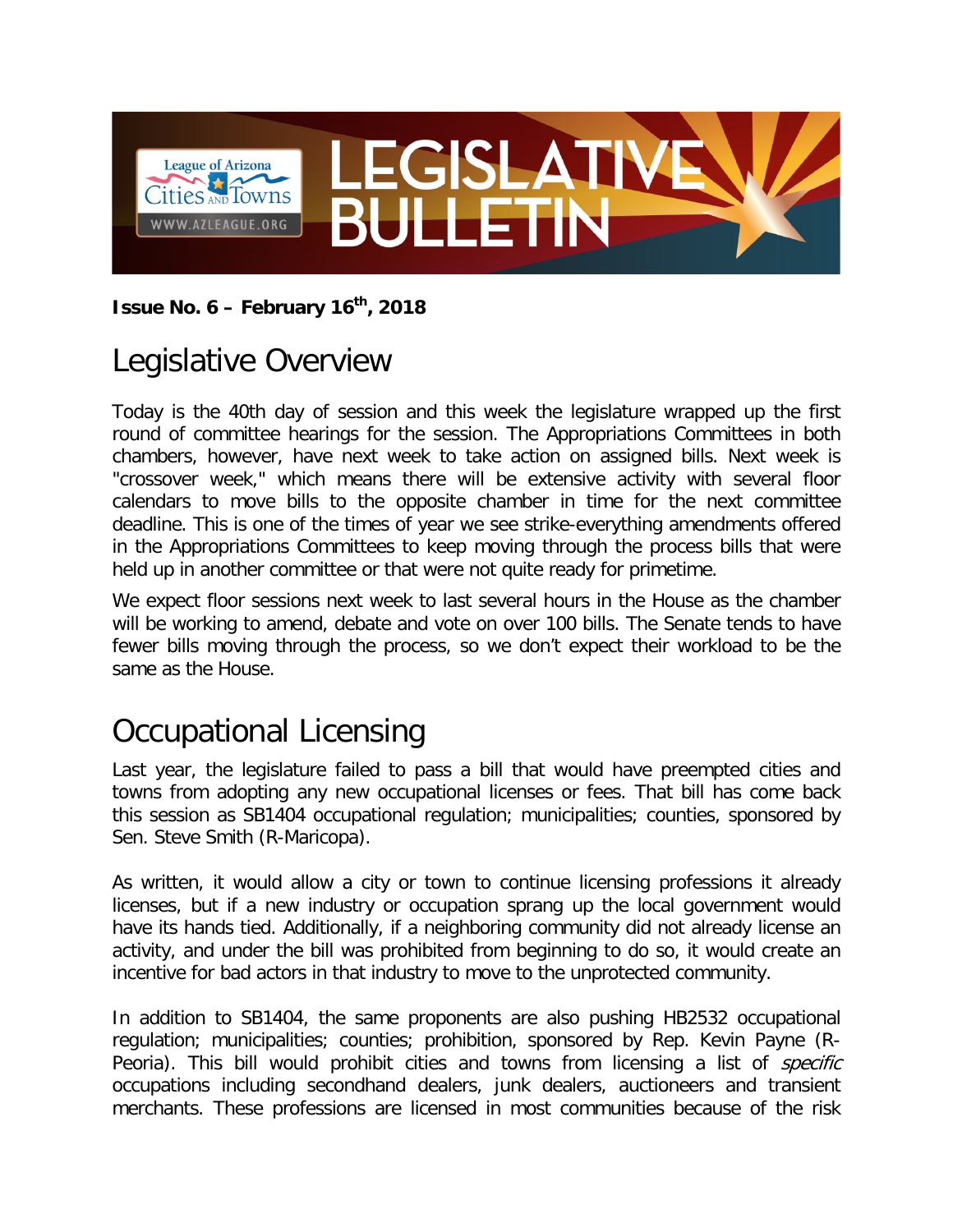they pose for facilitating the transfer of stolen property and preying on vulnerable citizens and are emblematic of why we need local occupational licenses.

The League testified in opposition to both bills this week but unfortunately both measures passed out of committee. As they move through the process, we will provide updates and sound the alarm when there is an opportunity to stop these bills.

## HURF Distribution; Cities, Towns, Counties

This week the House Transportation and Infrastructure Committee considered HB2514; HURF distributions; cities, towns, counties sponsored by Representative David Cook (R-Globe). The amended language in HB2514 changes the distribution of HURF funds by directing an initial \$18M to rural counties and cities before calculating the additional funds based on the traditional formula.

The League signed in and spoke in opposition to HB2514, indicating we do not believe it is useful to pit rural cities versus urban cities and rural counties versus urban counties. Rather, we believe the root cause of the HURF funding problem is that the available pool of money is too small since the gas tax has not been raised since 1991. The current gas tax of 18¢, adjusted for inflation, is 33¢ in today's dollars.

Additionally, the League identified that while the purchasing power of the pool of HURF funds continues to decline, the state has swept HURF funds every year since 1982 to fund operations of the Department of Public Safety (DPS) because DPS does not have a dedicated funding source. Since 2001, the state has swept \$1.1B from HURF resulting in degrading roads statewide and fewer road projects.

We would be better served by addressing the lack of overall funds in HURF and finding a dedicated funding source for DPS. Those actions would address the root cause of the problem, and rural and urban cities and counties would all be better capable of serving the needs of their citizens. The bill was voted out of committee 5-3 on Wednesday.

### SB1374 state law; local government violations

SB1374 was defeated in the Senate Government Committee on Wednesday by a partyline vote of 3-4. The bill was sponsored by Sen. Kate Brophy McGee (R-Phoenix) at the request of the League to make some procedural changes to SB1487. Committee Chair Sen. Sonny Borelli (R-Lake Havasu City) sponsored an amendment which took out the requirement that the legislator filing a complaint against a city or town must have at least a portion of that city within their legislative district, and the ability for the city to recover attorney's fees. What was left was a longer timeline for the investigation and response, and the ability of a city to have due process with a direct appeal to the Arizona Supreme Court, the same as the Attorney General. But, after considerable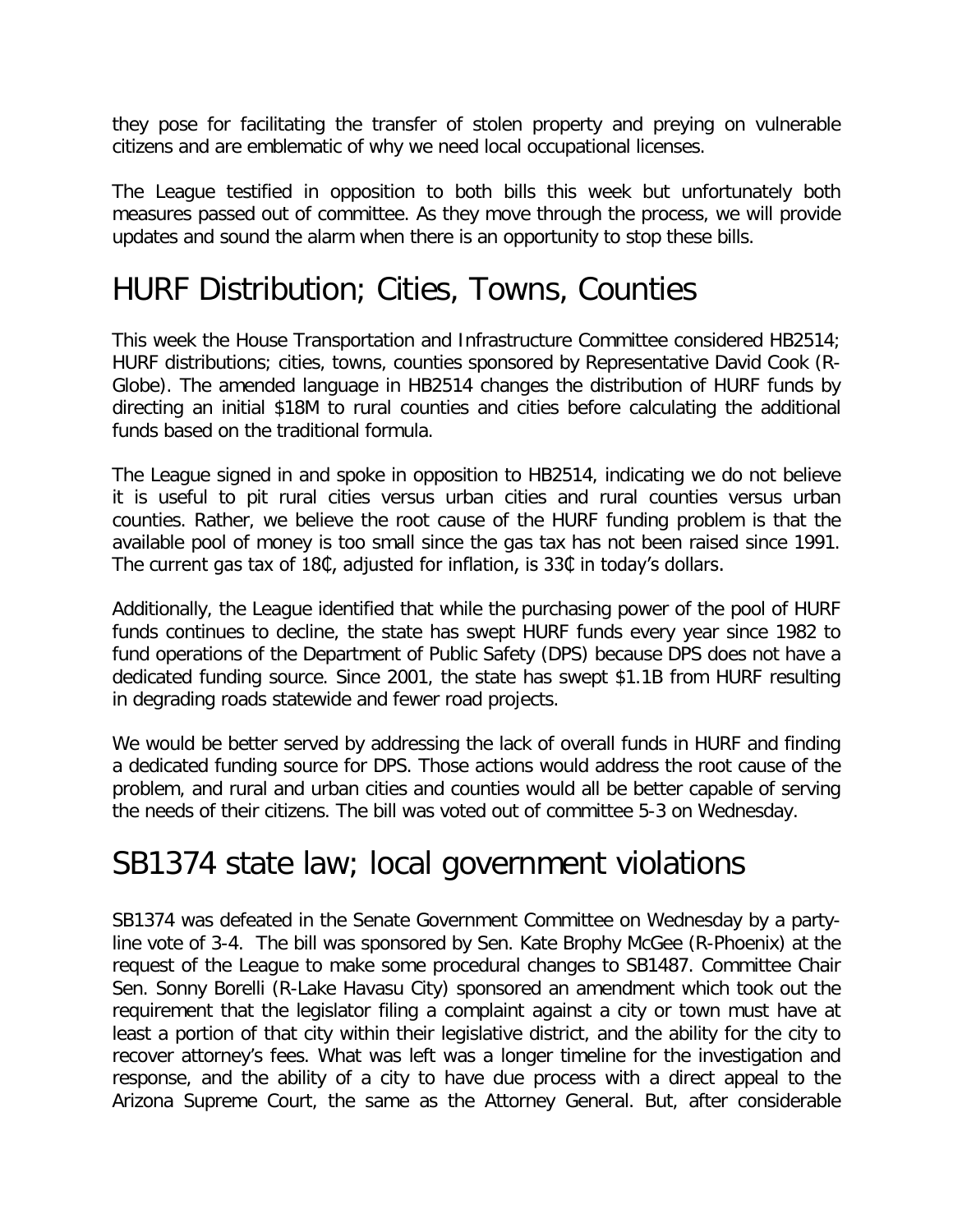discussion and opposition from some groups including the NRA, the bill failed to move out of committee. The League thanks Sen. Brophy McGee for sponsoring the bill and Mayor Christian Price of Maricopa, who testified in support of it.

#### Statewide Cable License – HB2579

This week the House Commerce Committee heard HB2579 video service; certificates of authority. The bill sponsor is by Rep. Jill Norgaard (R-Phoenix) and the proponent of the bill is Cox Communications.

This bill is a preemption of local authority with a "one size fits all" state license agreement that will no longer hold cable companies accountable to residents through their local governments. The bill takes away the ability of a local cable license to protect residents in preserving property values by preventing visual blight caused by unfettered proliferation of overhead lines that would now be allowed by the bill. It removes protections for residential and business subscribers such as maintaining a level or quality of video services provided by the cable operator; requiring that a cable operator give a 30-day prior notice to customers of any changes in rates, programming, services or channel positions; and requiring buildout of the network so that all residents and businesses will have access to video services. Under this bill, the only recourse for cable subscribers is to complain to the FCC, where enforcement is unlikely to occur timely, if ever.

The bill contains provisions that would shift the costs of some street repair, restoration and undergrounding of facilities to the taxpayers who have already made investments to maintain public streets and roads within their communities and should not have to bear the costs associated with repairing and maintaining the integrity of the street system that was diminished as a result of the cable operator's street cuts.

The bill also does not protect residents because there is no ability for local or state government to effectively enforce the Cable Act provisions regulating cable operators. Delegation of authority to the Secretary of State to issue "certificates" gives the Secretary of State no authority to address any problems caused by cable operators nor does it give the Arizona Corporation Commission any authority. The bill merely appoints the Secretary to serve as an administrative record keeper. If cable licensing is forced to move to the state level, the Corporation Commission, which oversees other utilities, would be better equipped and have the technical expertise to oversee this.

In addition, the bill would allow cable operators to terminate their newly negotiated licenses with municipalities within the next 2 years, which could violate the contracts clause of the U.S. and Arizona constitutions.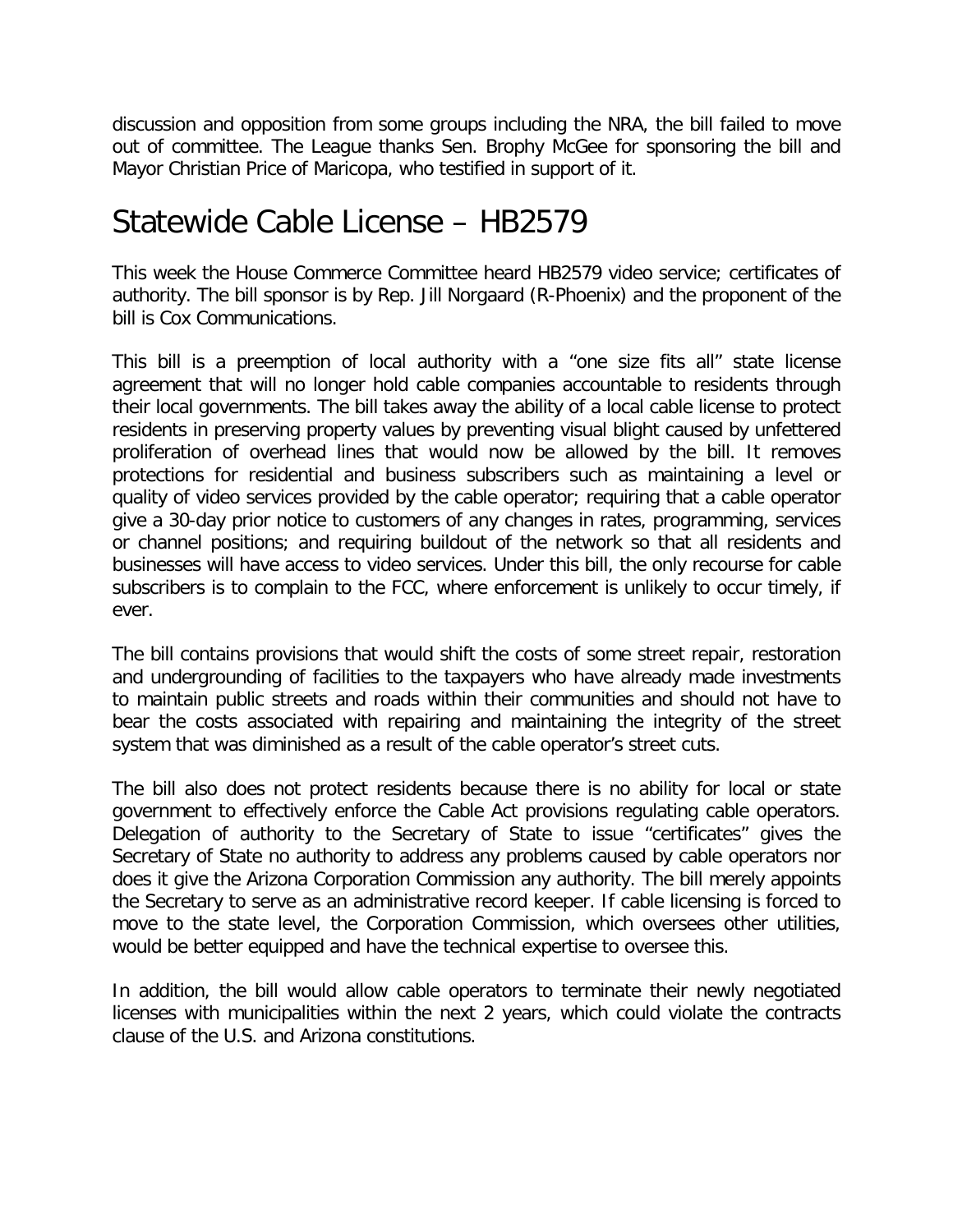We have repeatedly requested COX and the sponsor to hold the bill this session to allow for a proper stakeholder process; however the bill continues to move through the process.

## Speculative Builders

HB2387, municipal TPT; speculative builders, sponsored by Rep. Tony Rivero (R-Peoria) creates a new preemption that applies to Model City Tax Code Section 416, Contracting: speculative builders. This bill effectively results in the complete elimination of the Speculative Builder classification for all new construction projects, both commercial and residential.

The bill was heard in House Ways & Means on Wednesday, passing out of committee on a vote of 6-3, with Representatives Epstein, Lawrence and Leach voting no. Following the hearing the League met with the sponsor's representative who agreed to work with the League and city and town tax administrators on potential amendments or a non-legislative solution. The bill is awaiting action in House Rules.

Cities and towns currently impose tax on 65% of the selling price of new construction on the seller, frequently referred to as the developer's Marketing Arm. In commercial projects it is common for these sales to occur after the building has been leased by at least 80%, with those leases usually running for terms of 5 to 10 years, plus options to renew.

The bill provides that any amount the developer attributes to an in-place lease, any other intangible value, or any personal property as stated on the recorded affidavit of value must be subtracted from the selling price, not to exceed the taxable cost of construction amount reported to the State (i.e., the amount reported by the developer's Contracting Arm to calculate State and County tax – typically cost of construction plus 5% "reasonable profit").

The bill does not provide a method for valuing the in-place leases, other intangibles or personal property. These ambiguities leave taxpayers and the cities with no uniform method for application. The inclusion of the phrase "other intangibles" opens the door to claiming exemption for the entire selling price down to the stated minimum, construction cost plus 5% used by the Contracting Arm.

The bill is retroactive through the statute of limitations, meaning all sales of new construction within the past four or six years. Refund claims are limited to \$10,000 total per city to be distributed amongst all claimants, but no deadline for filing is set. All existing (presumably unpaid) assessments that exceed the tax liability under this method are deemed "remitted and forgiven." All related tax liens must be released.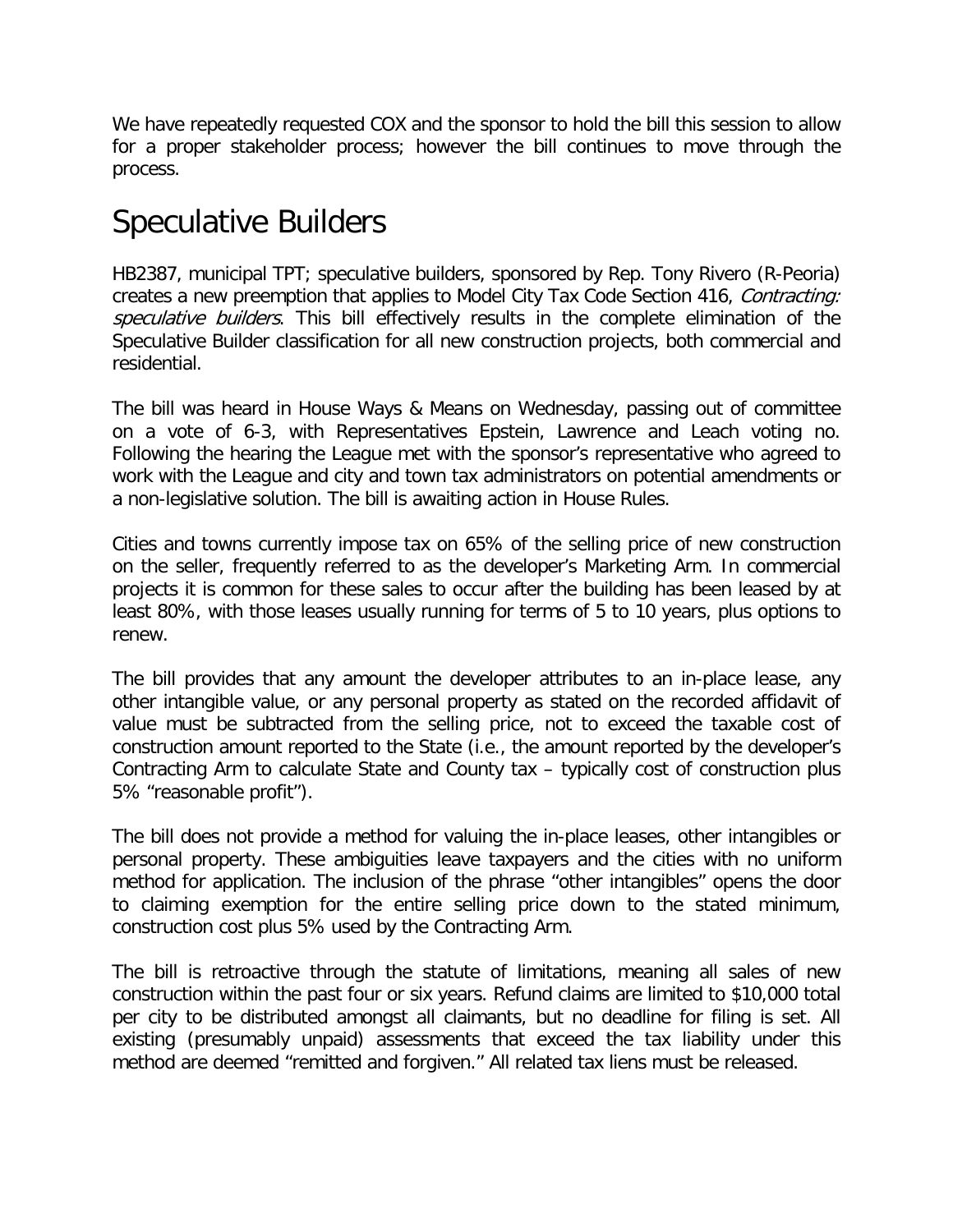Please contact your representatives and tell them the cities and towns oppose this bill for the following reasons:

- 1) The wholesale elimination of this tax classification through creation of an overly broad exemption will have a devastating revenue impact on cities and towns;
- 2) Most cities have been allowing a reduction in selling price for in-place leases for several years, albeit without a consistent method of valuing the leases;
- 3) Cities and towns are actively in the process of adding this specific exemption to the Model City Tax Code with a precise method of valuation to create clarity and uniformity among all cities and towns;
- 4) We welcome an opportunity to work with the industry and experts on business/property valuation to develop an equitable method to recognize the value of leases in question.

### Digital Goods and Services

SB1392 and HB2479, TPT; digital goods and services, sponsored by Sen. David Farnsworth (R-Mesa) and Rep. Michelle Ugenti-Rita (R-Scottsdale) respectively, are the companion bills that emerged from the interim committee on Digital Goods and Services.

These bills were both heard in Senate Finance and House Ways & Means on Wednesday, and each passed with matching amendments that primarily made technical changes. SB1392 passed the Finance committee on a vote of 5-2, with Senators Cajero-Bedford and Farley voting no. Senator Fann requested a fiscal note from the JLBC on the revenue impact of the bill. HB2479 passed House Ways & Means 8-1 with Rep. Epstein voting no. Each bill is awaiting action in its chamber Rules committee.

The intent of the bill is to draw a line between "pre-written software" and "specified digital goods" (books, music, movies, etc.) that are "transferred electronically" meaning wholly downloaded or saved in some manner by the user and thus are considered taxable, versus the same items that are "remotely accessed" over the Internet ("in the cloud") without downloading a complete copy and thus are defined as exempt "specified digital services."

We feel drawing the line determining tax liability based on whether or not the customer receives an entire copy of the product is simply bad tax policy. Whether the buyer receives a full copy of the program on their personal device or merely accesses the same program over the Internet, they have still purchased or leased the entire program.

This bill creates at least eight new exemptions for transactions that have long been deemed taxable by the DOR and the cities and towns. Since taxpayers do not currently separate their activity in this way on their tax returns it will be very difficult to accurately assess the potential impact but there is no doubt these changes will have a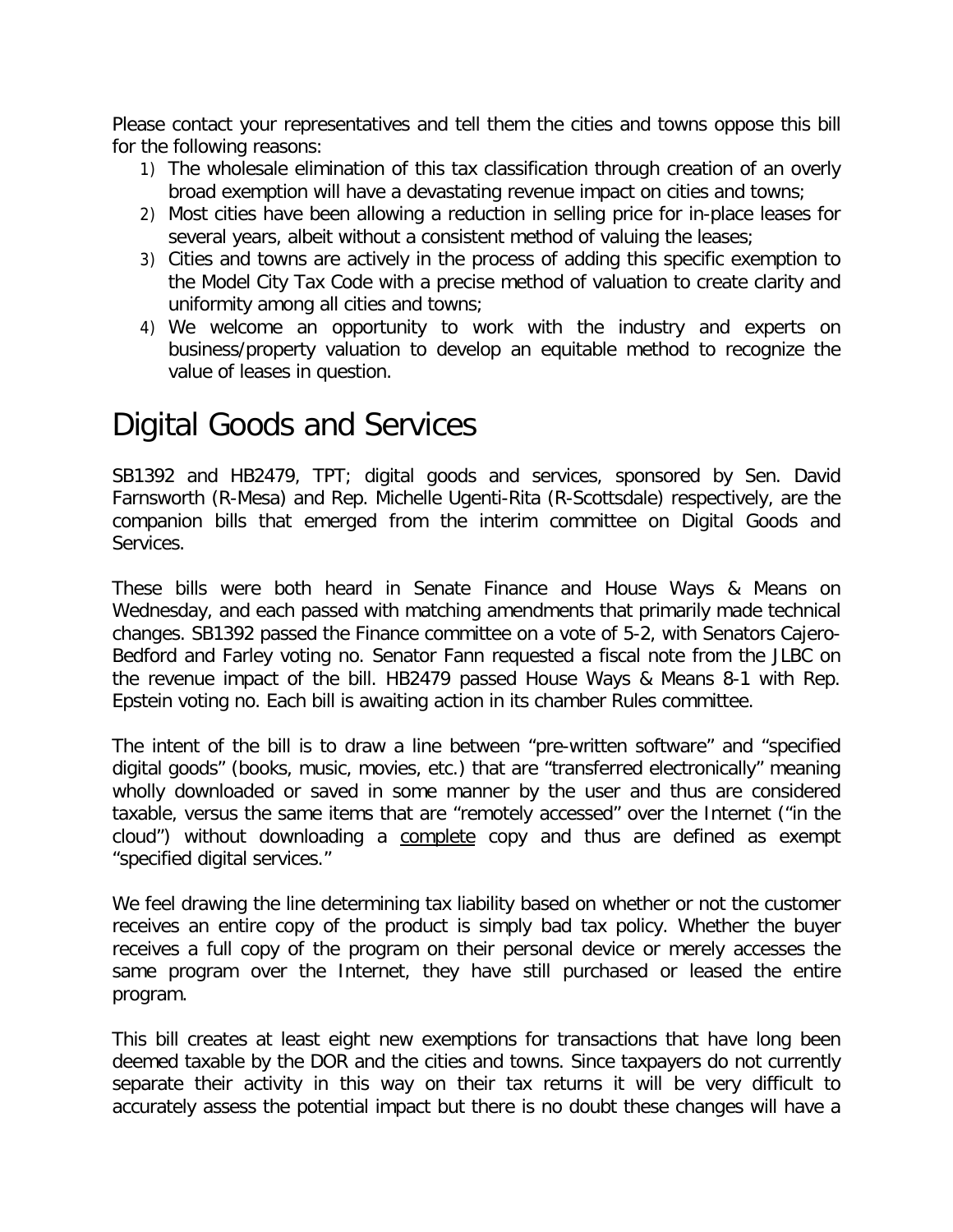significant negative revenue impact immediately upon approval. An even greater concern is these losses will only continue to grow over time as technology advances and more activity shifts to the Internet.

The new exempted "specified digital services" include all of the following items (with the related classification the transaction is currently being taxed under in parentheses):

- 1) Software as a service or SAAS, meaning access to the provider's applications running on a cloud infrastructure (Retail or TPP Rental);
- 2) Platform as a service or PAAS, meaning the ability for a purchaser to deploy applications on the provider's cloud infrastructure using the provider's operating system (TPP Rental);
- 3) Infrastructure as a service or IAAS, meaning the ability of the purchaser to deploy, maintain and configure an operating system and applications on the provider's cloud infrastructure (TPP Rental);
- 4) Application service providers or ASPs, meaning a provider that offers access to third-party applications over the Internet (Retail or TPP Rental);
- 5) Hosting services, meaning the operation of data centers where the purchaser either leases space on the center's servers, or colocation services where the purchaser leases space in the data center building to house the purchaser's own servers (TPP Rental or Real/Commercial Property Rental);
- 6) Data storage management, meaning providing a purchaser with storage space on the provider's servers (TPP Rental);
- 7) Data processing and information services, meaning services that allow data to be generated, acquired, stored, processed or retrieved and delivered electronically, if the primary purpose is the processed data or information (Publishing, Job Printing, or Retail);
- 8) Streaming services, meaning subscription access to movies, television shows, music, books or other digital content over the Internet if the subscription does not include the ability to "transfer electronically" (for example, download a full copy of a movie to keep, either forever or that expires after a specified period of time). If the subscription does include an option to download a complete program or receive a hard copy on DVD, the entire subscription is taxable. (TPP Rental);
- 9) Digital authentication services, meaning electronic services used to confirm the identity of persons or websites to provide secure commerce and communications (not taxed);